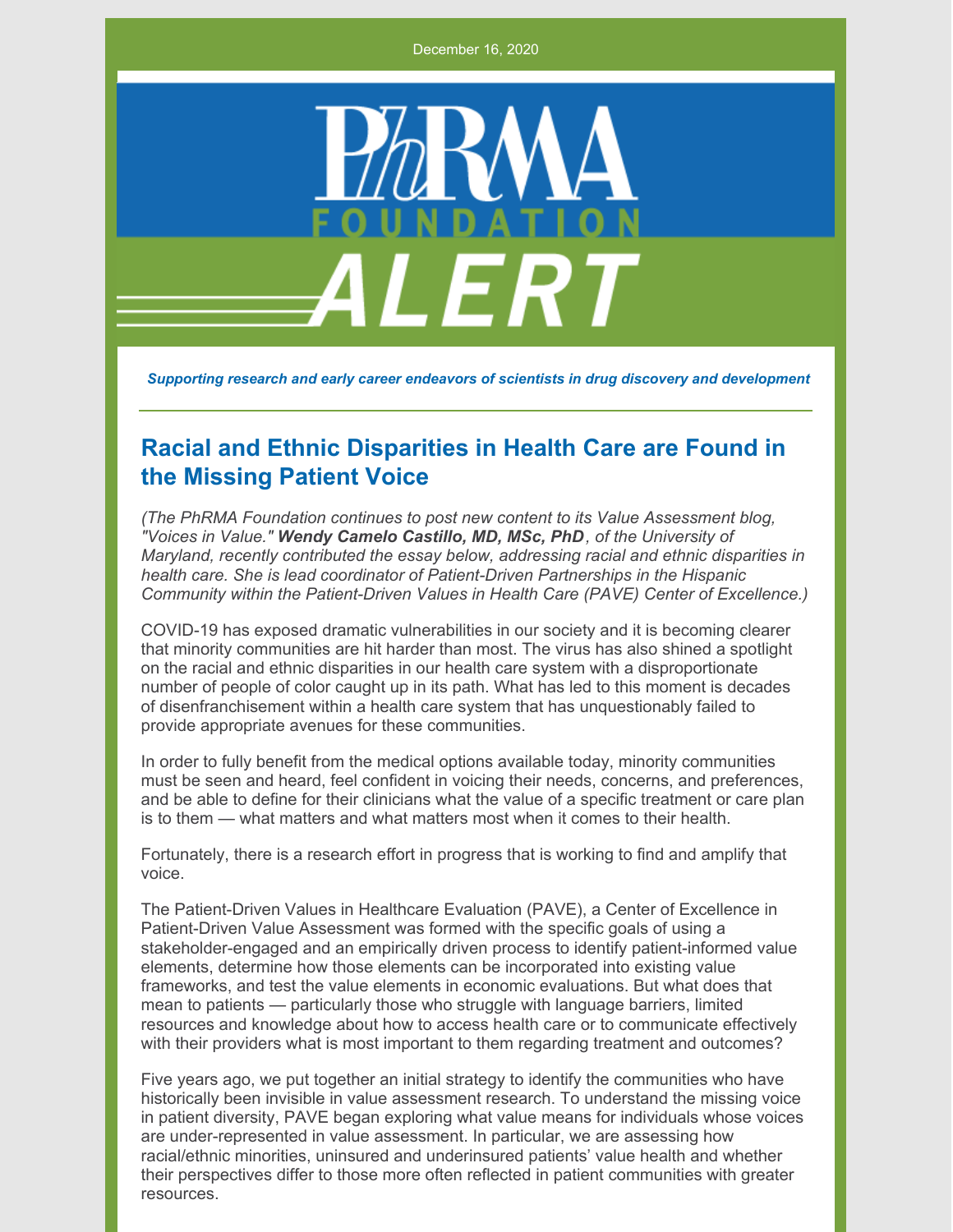Our vision comes to light in three dimensions — because the patient voice is diverse and dynamic:

- 1. **The lived experience**. This represents the experience of those living with a health condition and the decisions that they face to regain or maintain health.
- 2. **The patient organization**. This represents established patient organizations, which typically advocate to affect change for the overall/average patient experience or to influence policy.
- 3. **Patient community diversity.** Within patient communities what is valued in health is influenced by the context and background of the majority. The diversity within patient communities and how this may affect treatment preferences and decisionmaking has seldom been discussed. *This is the missing voice.*

To begin our journey into what is largely unchartered territory, we initially focused on the Hispanic community in the Baltimore-Washington Metropolitan area. This is one of the largest and fastest growing minorities in the State of Maryland with diverse representation of first- and second-generation immigrants, Spanish-only and bilingual individuals from various countries of origin, and representation from within a range of socio-economic levels. The diversity of this community has proven to be ideal for exploring issues of race, socioeconomic factors, and access to healthcare insurance as this relates to what is valued in health.

Our goal was to build relationships and connections both at the community level and the larger patient advocate organizational level. Looking to community leaders that were not necessarily a part of a structured organization but rather had their ear to the ground, was our best option.

We were fortunate to come upon and form a partnership with Juan Caicedo, the Executive Director of Heritage Care, Inc. Juan has a keen understanding of the different needs in the area Hispanic communities, particularly of health care and education. Under his tenure, Heritage created a free clinic for uninsured, economically challenged communities and free English as a Second Language (ESL) classes for these communities. They continue to provide services to the Hispanic community, most recently providing pediatric therapy services to children with disabilities, as well as adult education ESL and health care classes.

Juan is one of our valued stakeholder advisors on the PAVE steering committee. His extensive knowledge and years of experience advocating for the community helped us understand the many layers to consider when attempting to elicit the missing voice in value among the Hispanic community. We found that some families have limited or no access to health care and are more vulnerable to develop chronic conditions and to experience preventable hospitalizations or poor outcomes.

The language barrier for many in the Hispanic community can have detrimental rippling effects. These individuals may not fully understand the health care options being offered to them. For those with health insurance, navigating what treatments or procedures are covered and what costs they can be billed for beyond their co-pay can be confusing, as well as take a toll on families in financial distress.

PAVE's next steps to incorporating the patient voice in value assessments includes assessing how diversity affects the value placed on treatment decisions as well as the tradeoffs patients are willing to make. Strategies to engage underrepresented communities and grassroots organizations by working side by side with those at the community level who are directly in touch with individuals, will lead us to developing research approaches that capture this diversity to inform value assessments.

In the era of value-based care and personalized approaches, PAVE is moving the field forward by developing strategies that will enable diverse and under-represented communities engage meaningfully in conversations about value in health care, and what it means for their lives and their communities. We are hoping the outcome of our research can contribute to closing the gap ethnic groups experience in health care and ultimately helps shape a health care system that benefits all of us.

*(Wendy Camelo Castillo, MD, MSc, PhD is an Assistant Professor in the Department of Pharmaceutical Health Services Research, University of Maryland School of Pharmacy*